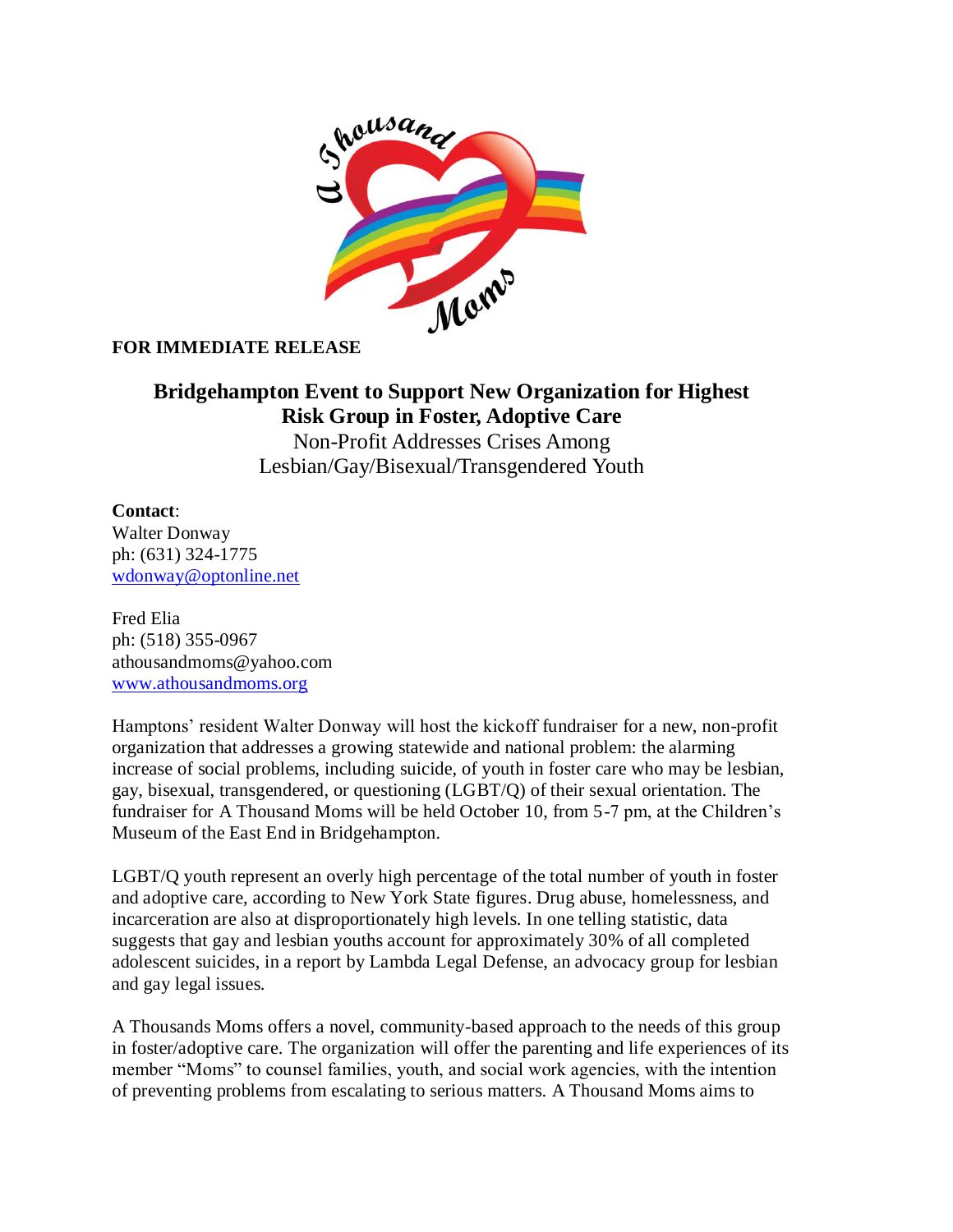keep families together, according to Fred Elia, the president, "because families offer the best situations for gay youth, and the costs for state-supported group home care is up to ten times that of state support for foster and adoptive families." Local chapters of A Thousand Moms are being established statewide and will include New York metro and Long Island communities.

Elia, president of A Thousand Moms, knows well the insecurity and confusion of growing up in foster care--and as a youth questioning his sexual orientation. In 1959, as a two-yearold, he was thrust suddenly into a strange home and family. Living his entire childhood with that same stable, large foster family, he escaped the rejection found then and, alarmingly, now rising, for lesbian, gay, bisexual, transgendered, and questioning youth LGBT/Q) who live in foster or adoptive families. Elia lives today with his partner of 15 years in the same home of his upbringing, an homage to his large, supportive foster- and birth-families.

Elia has spent his working life supporting and improving the lives of youth in the child welfare system. While a state social worker, he established the New York City LGBT Foster Care/ Adoption Network, which recruits foster/adoptive parents. He now continues these efforts in collaboration with the state in upstate areas.

A Thousand Moms, founded by Elia, fellow social workers, and other professionals, believes it's time to celebrate and support the lives of New York State's LGBT/Q youth in foster or adoptive care. With the help of private citizens from all walks of life in New York's communities—anyone can be a "Mom"—the group seeks solutions and reaches out to youth, families, and the state and private agencies who hold legal responsibility for their care. A Thousand Moms' staff is organizing a network of members--everyday citizens--including homemakers, educators, businesspeople, as well as civic and religious leaders, and many others. "A Thousand Moms wants to ensure that these youth be put on a course that leads to productive, positive lives," says Elia.

A Thousand Moms derives its name from the organization's dedication to the nurturing, parenting, and support skills of mothers, as well as fathers--and all who support them. The organization also seeks the involvement of civic organizations, businesses, as well as individuals (sons, sisters, extended families, and friends). "We want everyone to participate," says Elia.

Community education, outreach, and support will be directed at foster/adoptive and birth parents of LGBT/Q youth. The non-profit organization raises funds and establishes contracts with public and private social work agencies, which are the guardians of youth in foster care. By concentrating first in specific regions in New York State (Capital Region, New York City, Long Island, Rochester, Utica, Binghamton, and Hudson Valley), A Thousand Moms will initially be able to measure its effects on the communities it serves.

A Thousand Moms is a Project of The National Association of Former Foster Children, Inc., a 501(c)(3) organization established in 1986.